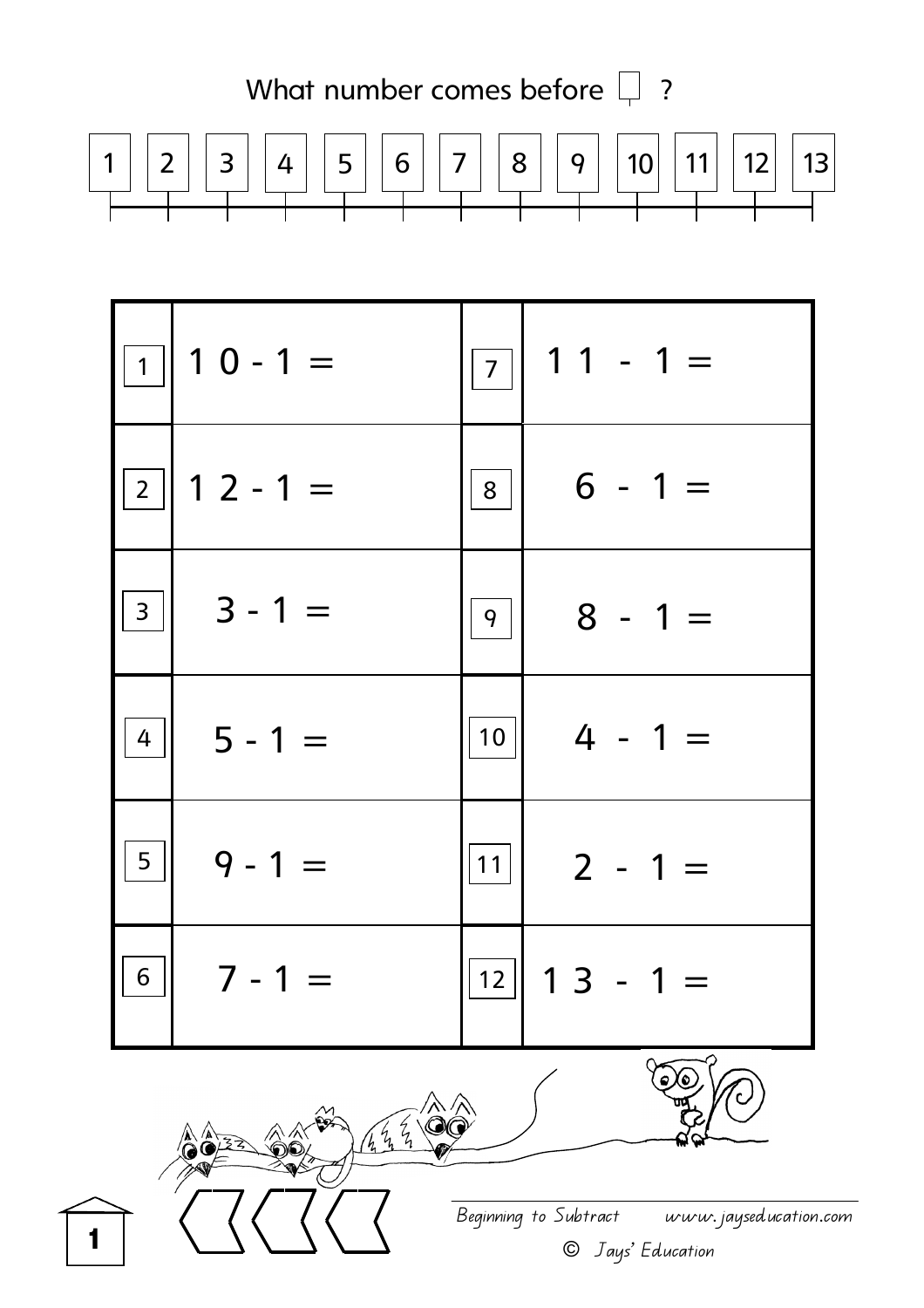Cross out the last number to find the answer.

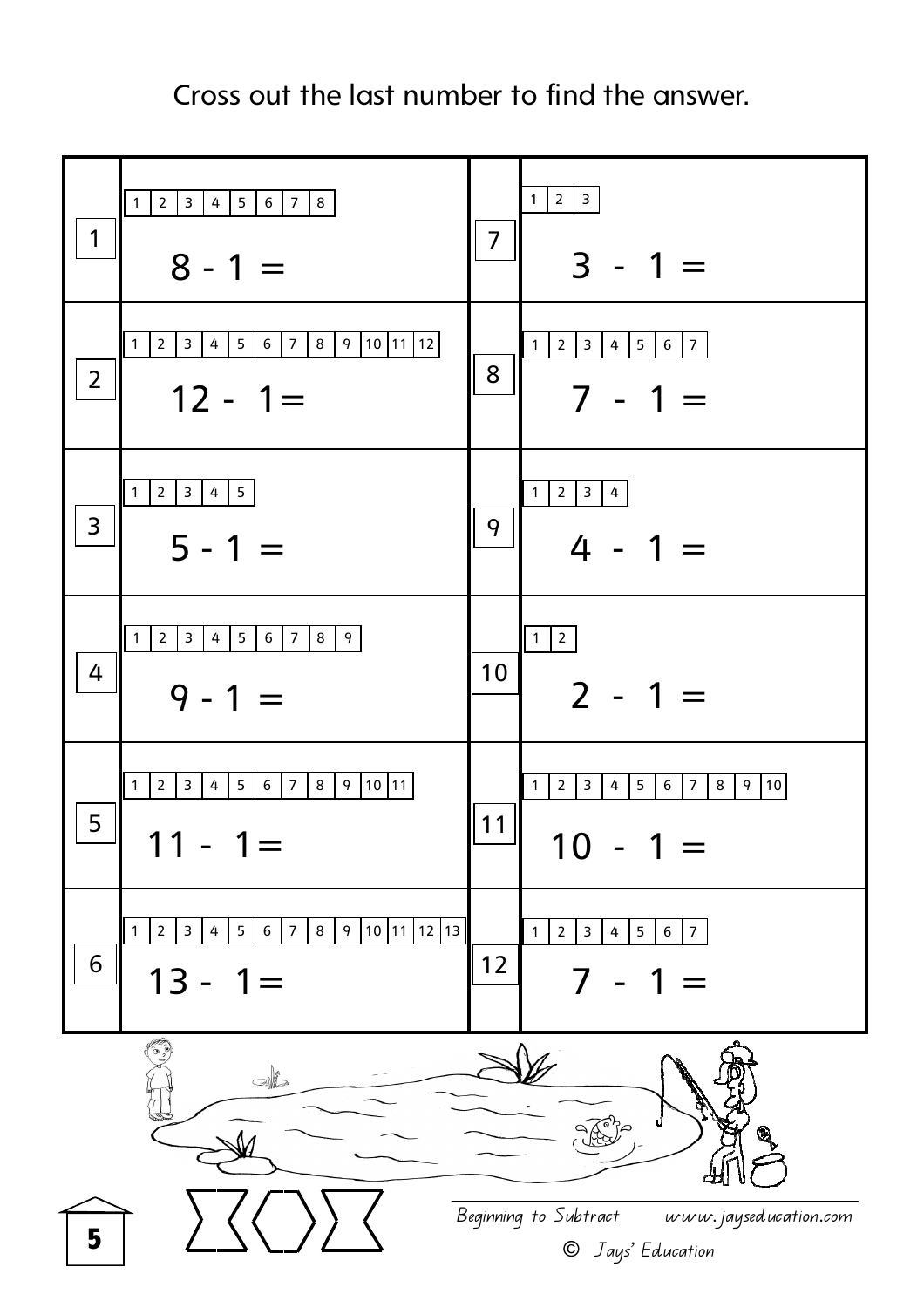| 1                | $12 - 3 =$ | (3)(4)(5)(6)(7)(8)(9)(10)(11)(12)<br>$\left( 2\right)$<br>$\mathbf{1}$                                                                    |
|------------------|------------|-------------------------------------------------------------------------------------------------------------------------------------------|
| $\overline{2}$   | $4 - 3 =$  | $\chi_2(\frac{3}{4})$<br>$\mathbf{1}$                                                                                                     |
| 3                | $9 - 3 =$  | (2)(3)(4)(5)(6)(7)(8)(9)                                                                                                                  |
| 4                | $13 - 3 =$ | $\chi$ 2 $\chi$ 3 $\chi$ 4 $\chi$ 5 $\chi$ 6 $\chi$ 7 $\chi$ 8 $\chi$ 9 $\chi$ 10 $\chi$ 11 $\chi$ 12 $\chi$ 13 $\rangle$<br>$\mathbf{1}$ |
| 5                | $15 - 3 =$ | $(4)(5)(6)(7)(8)(9)(10)(11)(12)(13)(14)(15)$<br>$\binom{3}{}$<br>$\left(2\right)$                                                         |
| 6                | $11 - 3 =$ | $\chi$ 4 $\chi$ 5 $\chi$ 6 $\chi$ 7 $\chi$ 8 $\chi$ 9 $\chi$ 10 $\chi$ 11)<br>$\left(3\right)$<br>$(\,2\,)$                               |
| $\boldsymbol{z}$ | $7 - 3 =$  | (3)(4)(5)(6)(7)<br>$\left( 2\right)$                                                                                                      |
| 8                | $10 - 3 =$ | $(4 \bigtimes 5 \bigtimes 6 \bigtimes 7 \bigtimes 8 \bigtimes 9 \bigtimes 10)$<br>$(2)$ 3                                                 |
| 9                | $14 - 3 =$ | $(2)(3)(4)(5)(6)(7)(8)(9)(10)(11)(12)(13)(14)$                                                                                            |
| 10               | $6 - 3 =$  | (3)(4)(5)(6)<br>2)                                                                                                                        |
| 11               | $8 - 3 =$  | (1)(2)(3)(4)(5)(6)(7)(8)                                                                                                                  |
| 12               | $5 - 3 =$  | (1)(2)(3)(4)(5)                                                                                                                           |

Cross out the last three numbers to find the answer.







**18**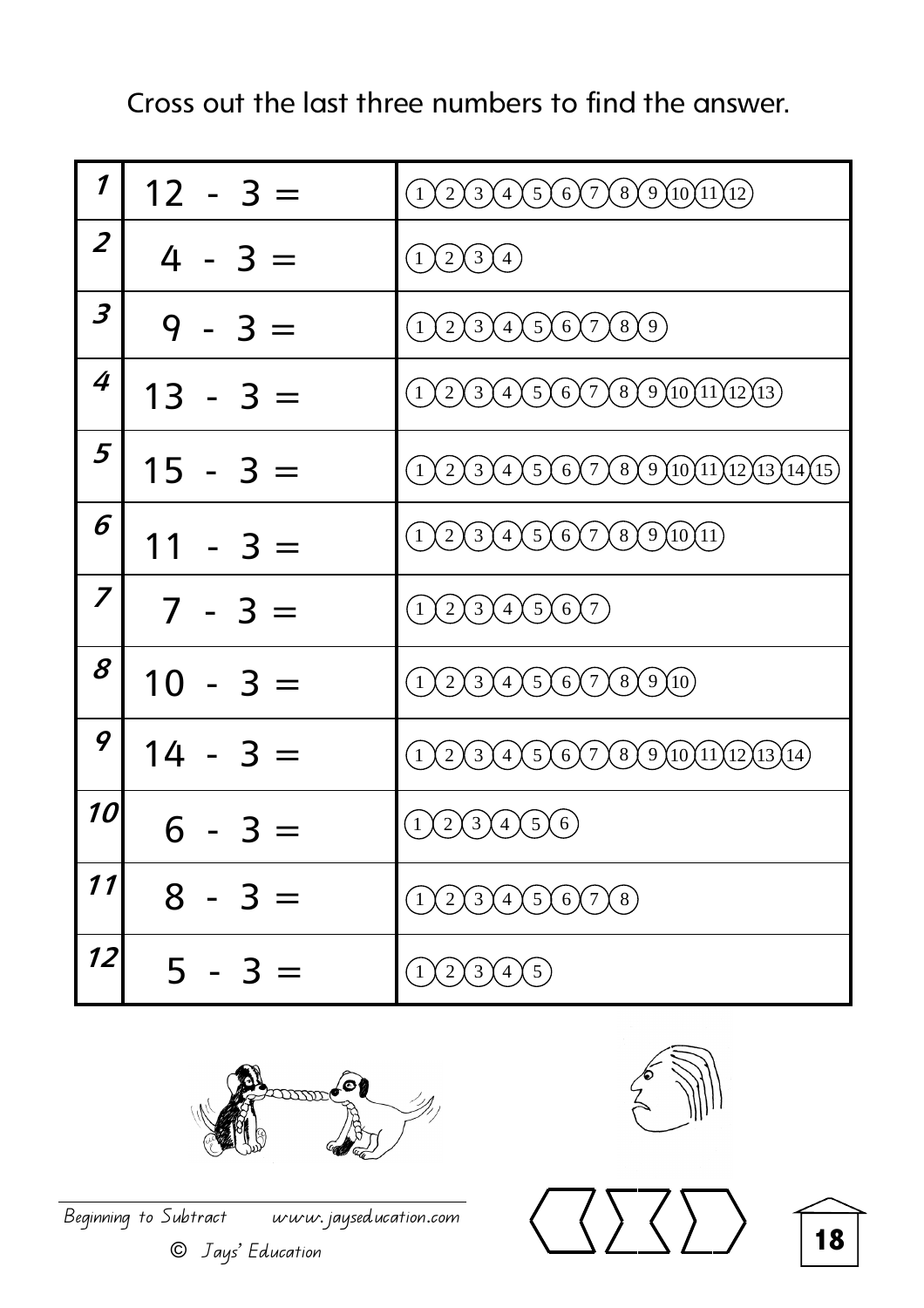

Beginning to Subtract www.jayseducation.com

© Jays' Education

**19**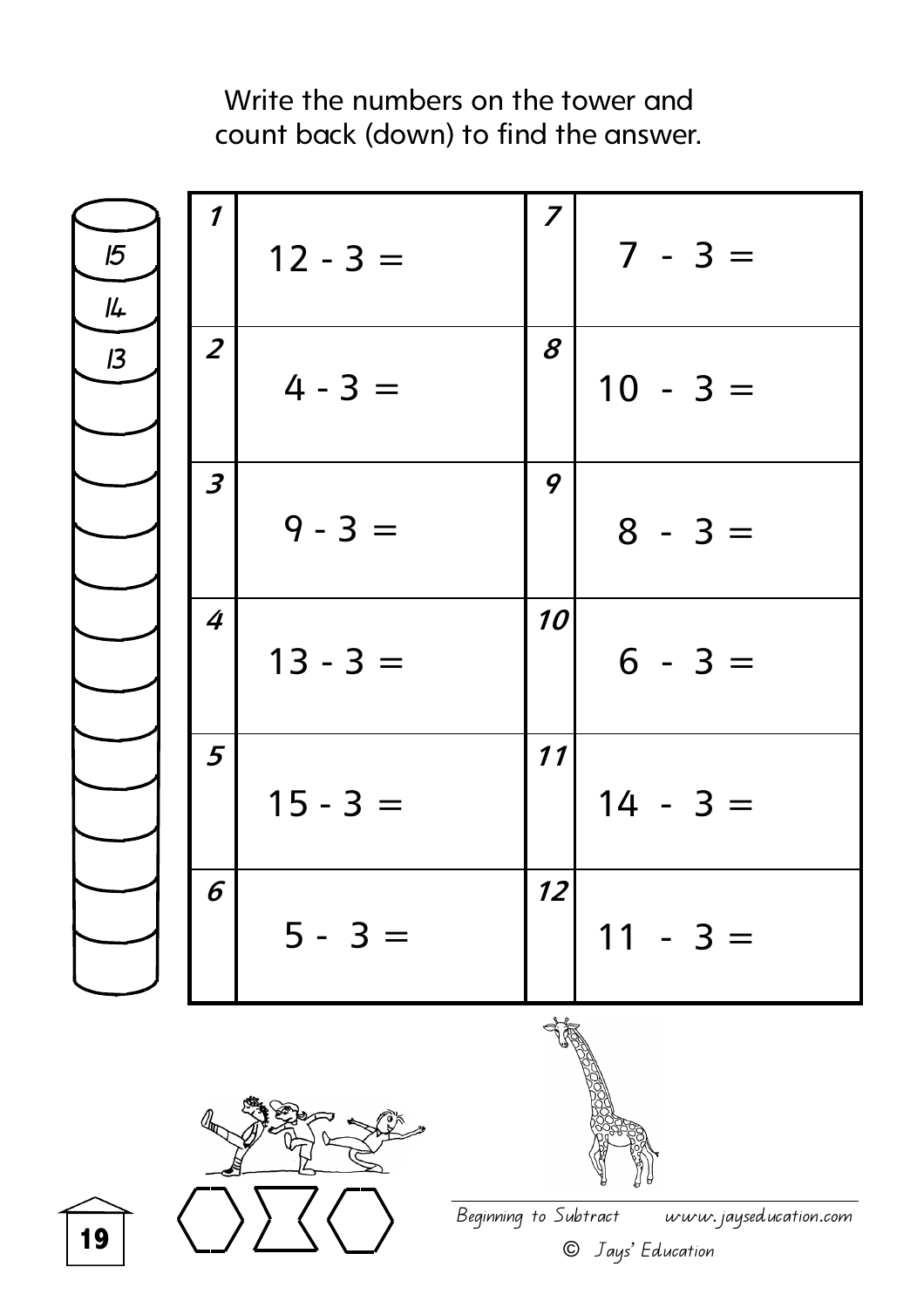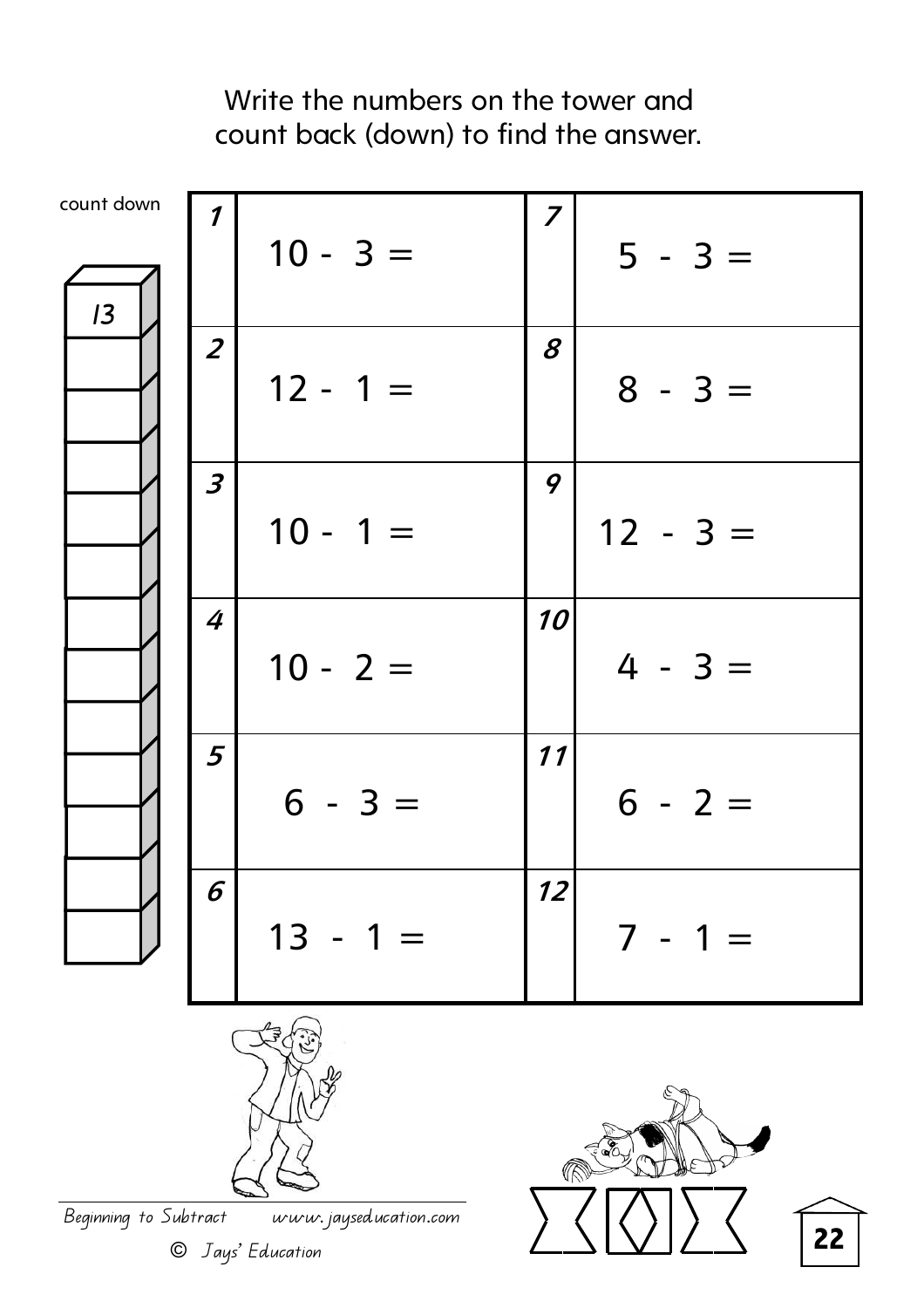![](_page_5_Figure_1.jpeg)